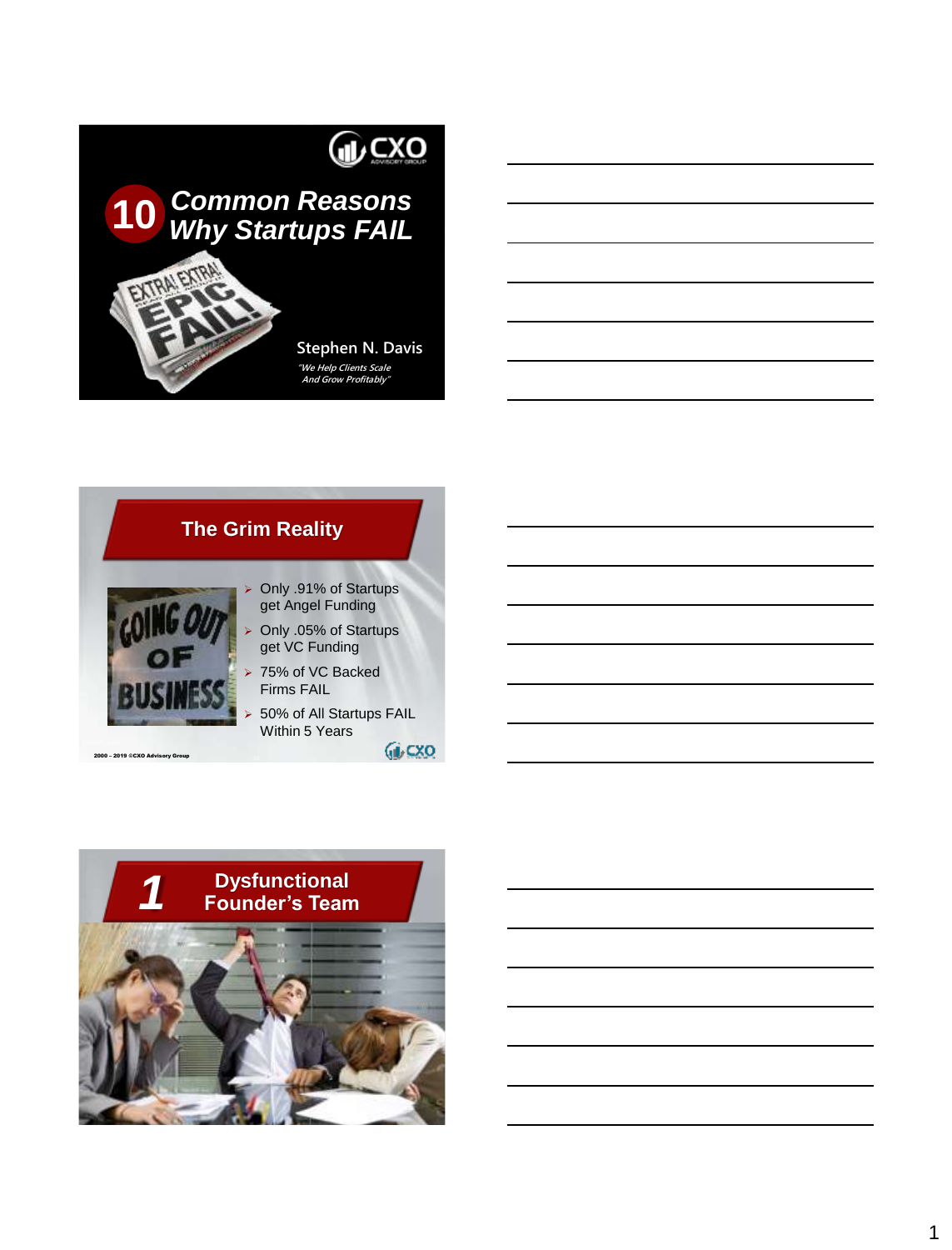### **Dysfunctional Founder's Team**

- ➢ Team Lacks Competence
- ➢ Lack of Diversity in Thought (Group Think)
- ➢ Relationship Problems
- ➢ Founder's Agreement not in Place
- ➢ No Clearly Defined Responsibilities
- ➢ No Real Passion for the Business
- ➢ Being Inflexible

2000 – 2019 ©CXO Advisory Group

**GLCXO** 



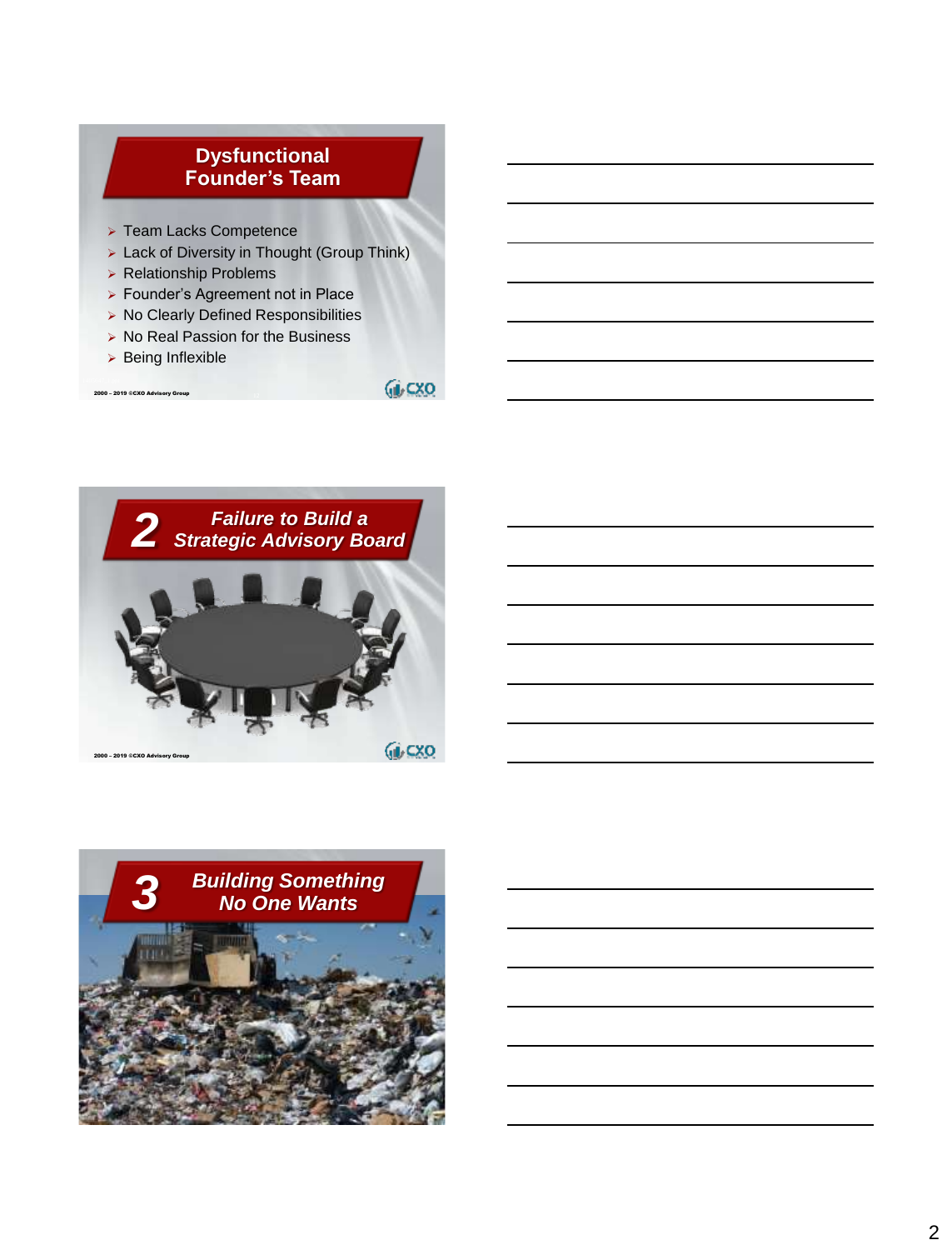





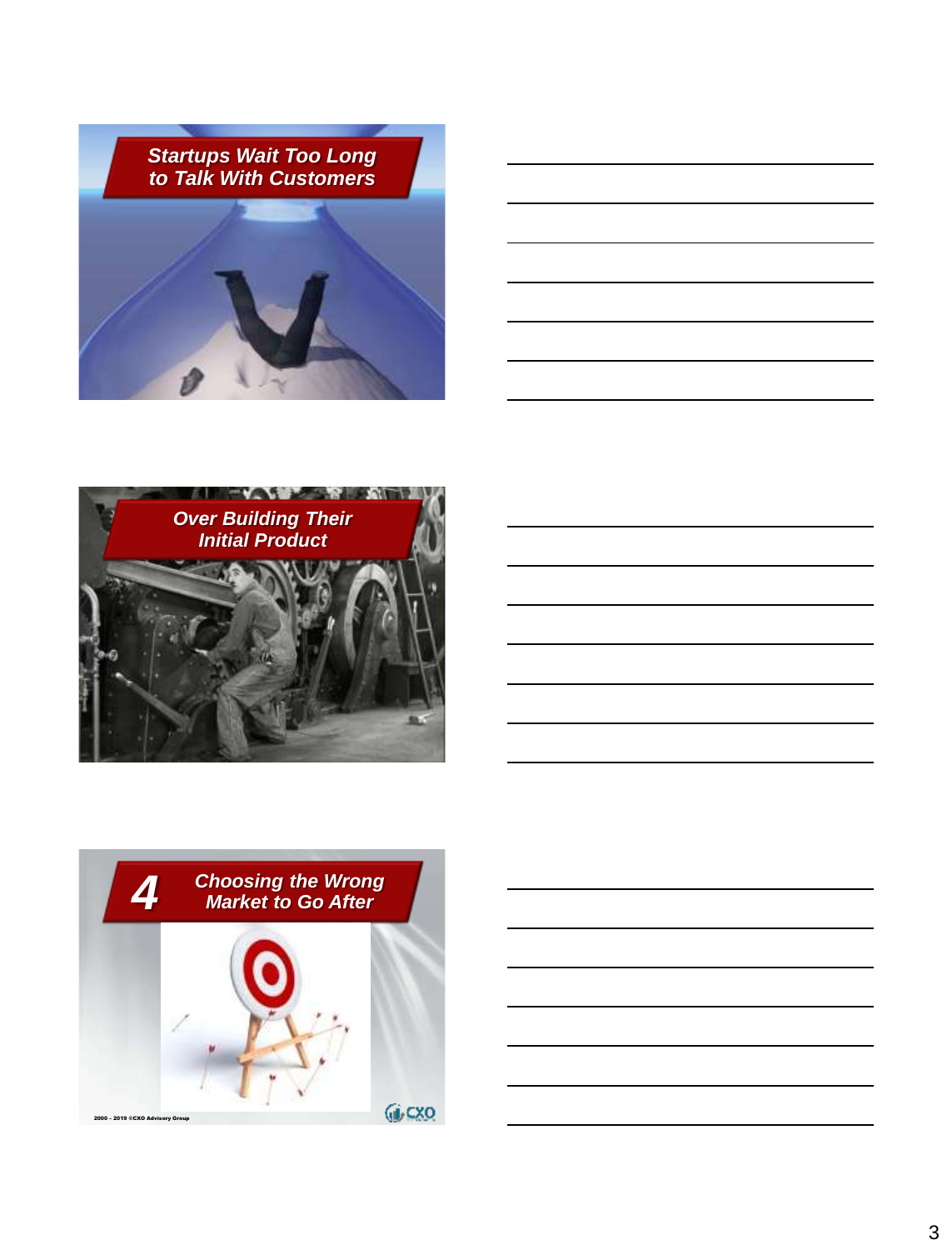







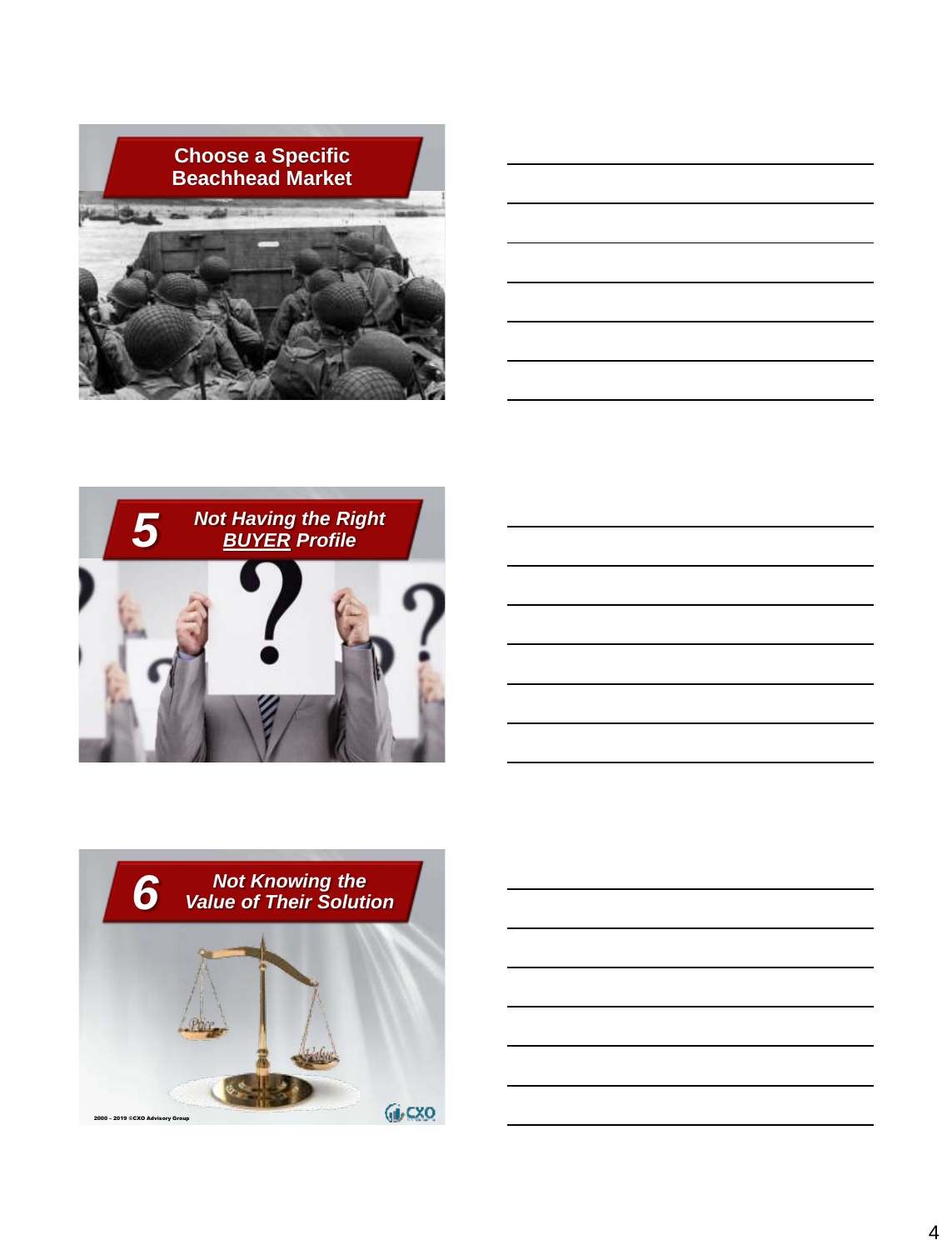| 7                               |                 | <b>Business Model Not</b><br><b>Workable or Scalable</b> |                            |                              |  |
|---------------------------------|-----------------|----------------------------------------------------------|----------------------------|------------------------------|--|
| Key Parlmers                    | Key Adivities   | <b>Walter properties</b>                                 | Cashierer<br>Belefiewelles | Castromer<br>sangers and is. |  |
|                                 | Key Avoris      |                                                          | Channels                   |                              |  |
|                                 | Goal sinucture. |                                                          | Ransamou cheapons          |                              |  |
| 2000 - 2019 ©CXO Advisory Group |                 |                                                          |                            |                              |  |





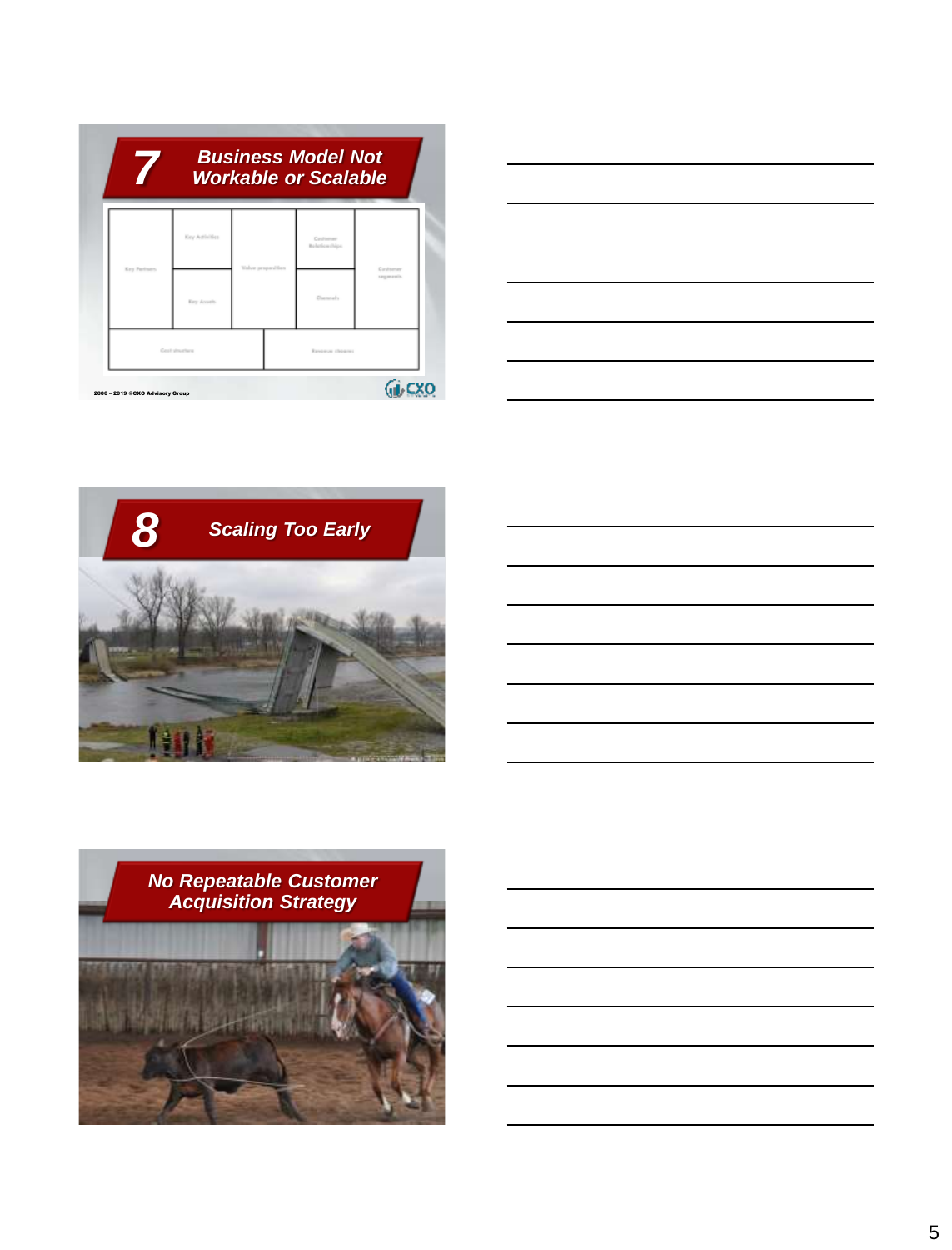





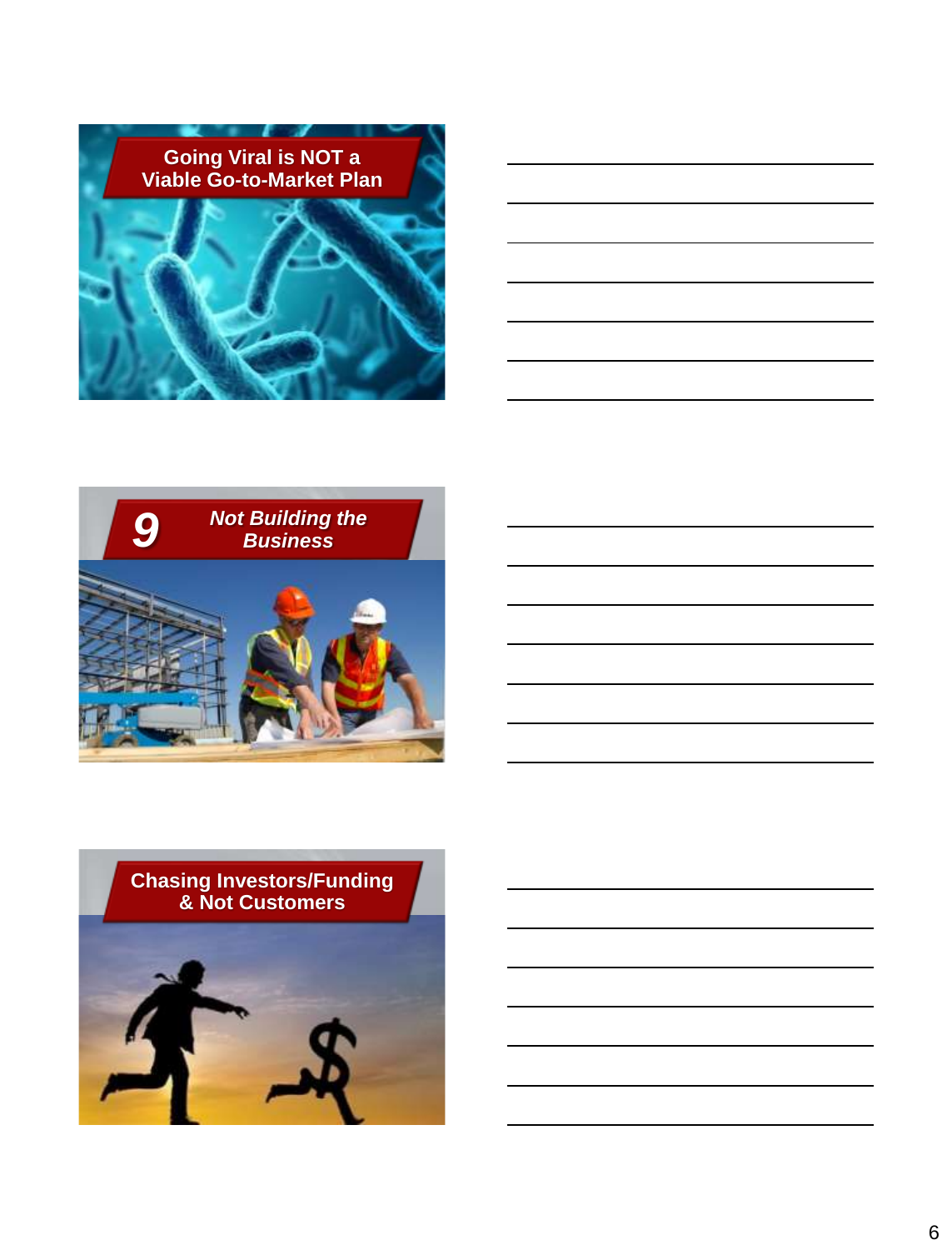





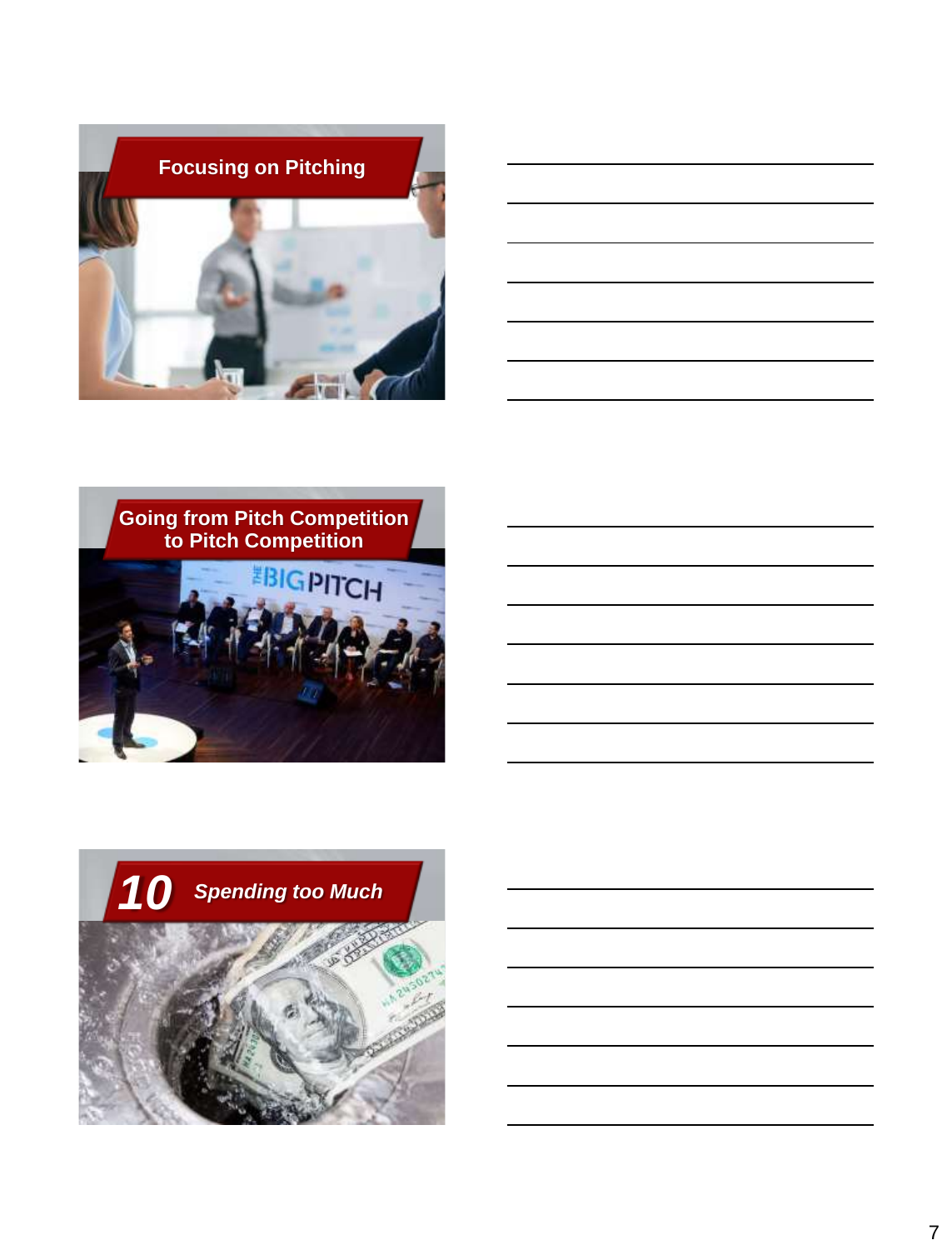





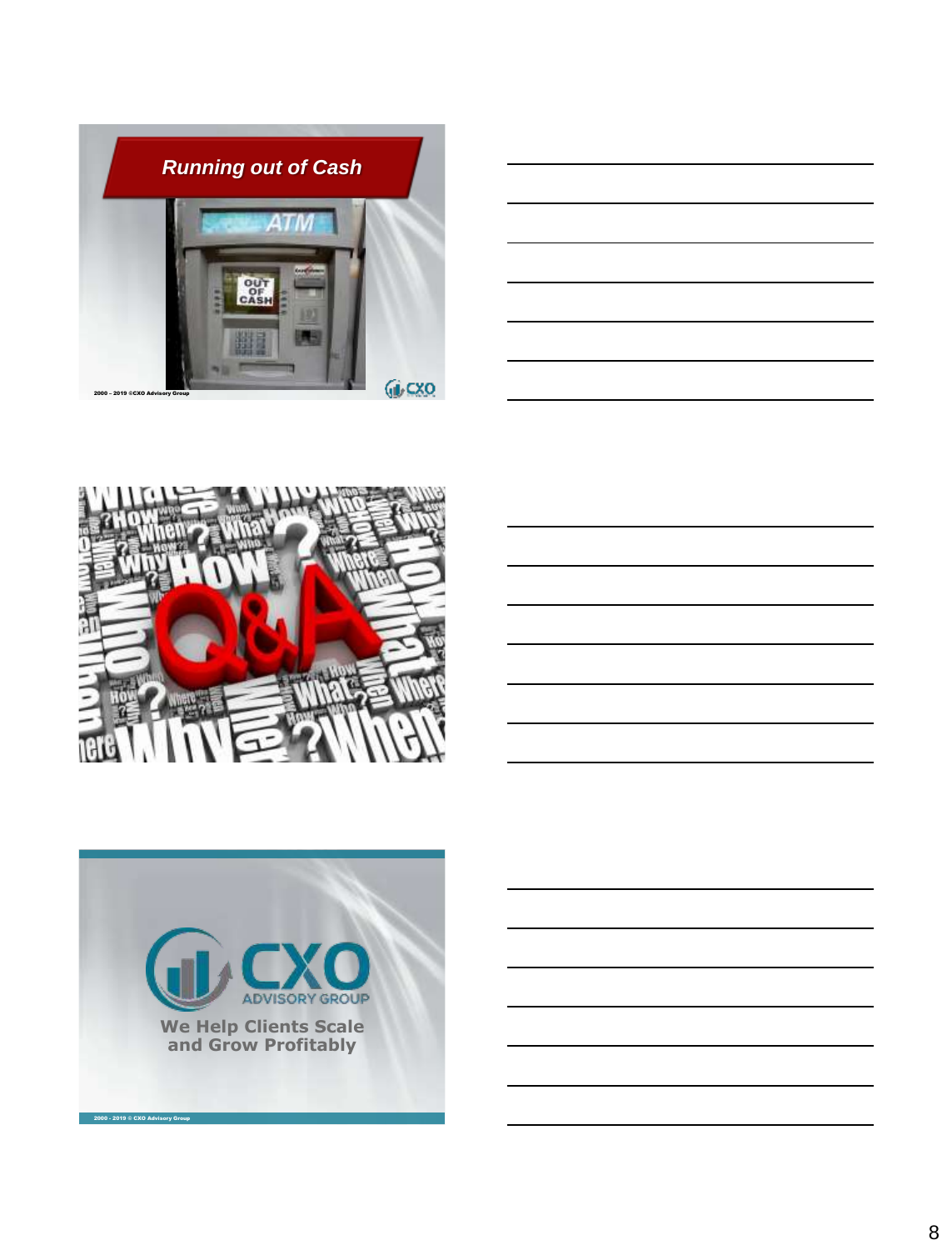# *Driving Profitable Growth Driving Profitable Growth*

We help companies optimize business development and marketing; accelerate sales; and seize the most attractive growth opportunities.

2000 – 2019 ©CXO Advisory Group

2000 – 2019 ©CXO Advisory Group

### **GLCXO**

## **CXO Advisory Group**

- ➢ CXO Advisory Group is a strategic operations advisory and management firm comprised of proven C-level executives with both breadth and depth of experience.
- ➢ CXO Advisory Group Team members have achieved success in positions ranging from: President/CEO to COO, and VPs of Sales, Marketing, Corporate Development and Human Resources.
- ➢ Has proven success in business development and in building US sales and distribution channels

**GUCXO** 

## *How Can We Help You?*

#### Business Strategy Services

- Audit business practices and organization
- Evaluate product and pricing strategies
- Evaluate effectiveness of sales channel
- Assess effectiveness of existing sales and marketing programs

### Market Entry Program

- Analyze competitive landscape
- Market launch strategy and plan
- Channel strategy and programs
- Establish sales channels
- Generate sales and manage relationships
- Identify and develop strategic partnerships

2000 – 2019 ©CXO Advisory Group